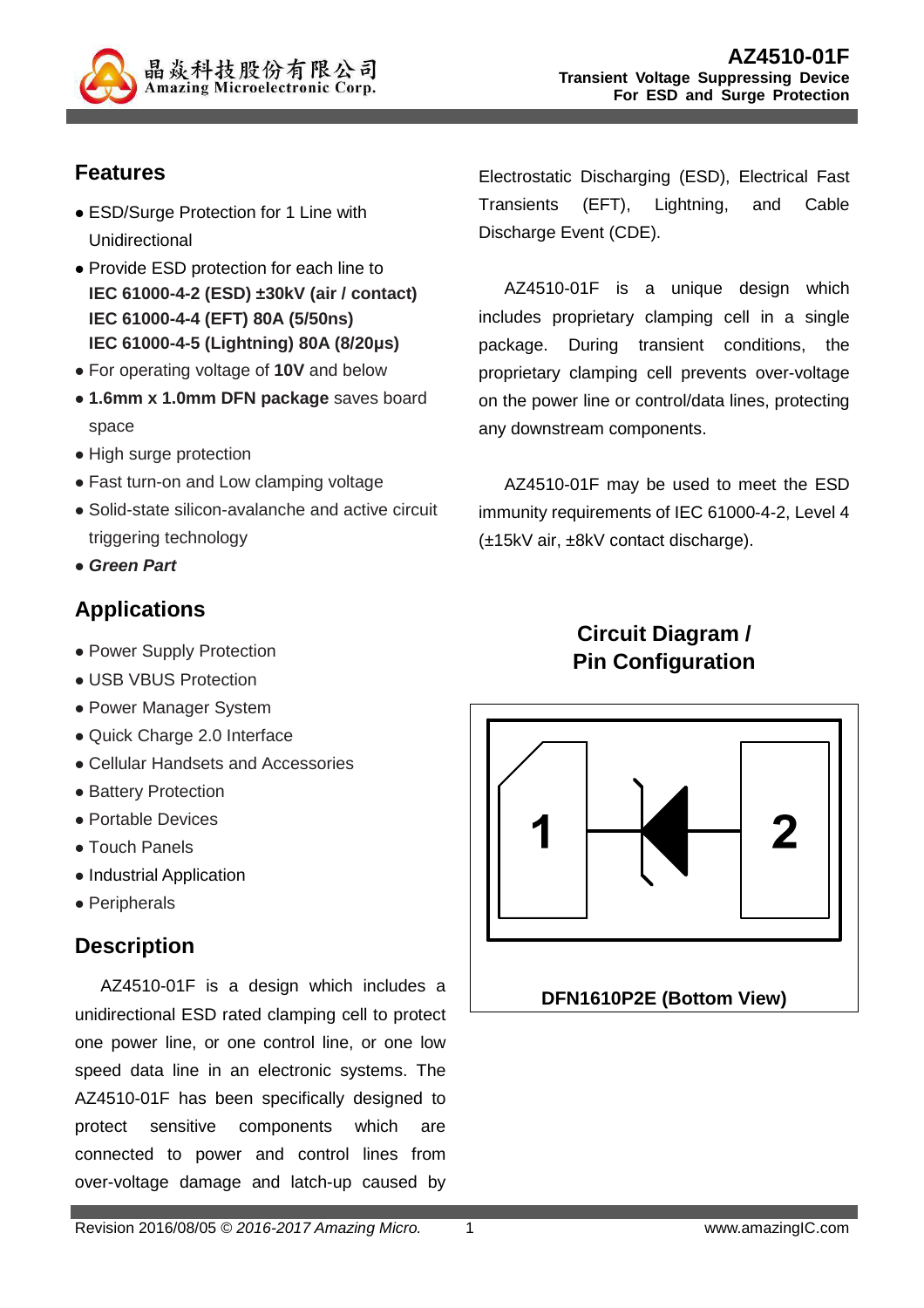

#### **SPECIFICATIONS**

| <b>ABSOLUTE MAXIMUM RATINGS</b>           |                             |                 |                      |  |
|-------------------------------------------|-----------------------------|-----------------|----------------------|--|
| <b>PARAMETER</b>                          | <b>SYMBOL</b>               | <b>RATING</b>   | <b>UNITS</b>         |  |
| <b>Peak Pulse Current</b>                 | $I_{PP-1}$ (Note 1)         | 80              | A                    |  |
|                                           | $I_{PP-2}$ (Note 2)         | 44              |                      |  |
| Operating Supply Voltage (pin-1 to pin-2) | $V_{DC}$                    | 11              |                      |  |
| ESD per IEC 61000-4-2 (Air)               |                             | ±30             | kV                   |  |
| ESD per IEC 61000-4-2 (Contact)           | $\mathsf{V}_{\texttt{ESD}}$ | ±30             |                      |  |
| <b>Lead Soldering Temperature</b>         | ${\sf T}_{\sf SOL}$         | 260 (10 sec.)   | $\mathrm{C}$         |  |
| <b>Operating Temperature</b>              | $\mathsf{T}_{\mathsf{OP}}$  | $-55$ to $+85$  | $\mathrm{C}^{\circ}$ |  |
| Storage Temperature                       | $\mathsf{T}_{\text{STO}}$   | $-55$ to $+150$ | $\mathrm{C}^{\circ}$ |  |

| <b>ELECTRICAL CHARACTERISTICS</b> |                         |                                                            |             |            |            |              |
|-----------------------------------|-------------------------|------------------------------------------------------------|-------------|------------|------------|--------------|
| <b>PARAMETER</b>                  | <b>SYMBOL</b>           | <b>CONDITIONS</b>                                          | <b>MINI</b> | <b>TYP</b> | <b>MAX</b> | <b>UNITS</b> |
| <b>Reverse Stand-Off</b>          |                         |                                                            |             |            | 10         | $\vee$       |
| Voltage                           | <b>V</b> <sub>RWM</sub> | Pin-1 to pin-2, T=25 $°C$ .                                |             |            |            |              |
| Reverse Leakage                   |                         | $V_{RWM}$ = 10V, T=25 °C, pin-1 to                         |             |            | 1          |              |
| Current                           | $I_{\text{Leak}}$       | pin-2.                                                     |             |            |            | μA           |
| Reverse Breakdown                 |                         | $I_{BV} = 1 \text{mA}, T = 25 \text{ °C}, \text{pin-1 to}$ | 11.2        |            | 14.2       | V            |
| Voltage                           | $V_{BV}$                | pin-2.                                                     |             |            |            |              |
|                                   |                         | $I_F = 15 \text{mA}, T = 25 \text{ °C}, \text{pin-2 to}$   | 0.6         |            |            | V            |
| <b>Forward Voltage</b>            | $V_F$                   | pin-1.                                                     |             |            | 1.2        |              |
| <b>Surge Clamping</b>             |                         | $I_{PP}$ = 80A, tp=8/20 $\mu$ s, T=25 °C,                  |             | 21         |            | $\vee$       |
| Voltage (Note 1)                  | $V_{CL-surge}$          | pin-1 to pin-2.                                            |             |            |            |              |
|                                   |                         | IEC 61000-4-2 +8kV ( $I_{TLP}$ =                           |             |            |            |              |
| <b>ESD Clamping</b>               | $V_{\text{clamp}}$      | 16A), Contact mode, pin-1 to                               |             | 13         |            | $\vee$       |
| Voltage (Note 3)                  |                         | pin-2, T=25 $^{\circ}$ C.                                  |             |            |            |              |
| <b>ESD Dynamic</b>                |                         | IEC 61000-4-2 0~+8kV,                                      |             |            |            |              |
| <b>Turn-on Resistance</b>         | $R_{\text{dynamic}}$    | T=25 $\degree$ C, Contact mode,                            |             | 0.03       |            | Ω            |
|                                   |                         | pin-1 to pin-2.                                            |             |            |            |              |
| Channel Input                     |                         | $V_R = 0V$ , f = 1MHz, T=25 °C,                            |             |            |            |              |
| Capacitance                       | $C_{\text{IN}}$         | pin-1 to pin-2.                                            |             | 465        | 510        | pF           |

Note 1: The Peak Pulse Current measured conditions: tp = 8/20us, 2ohm source impedance.

Note 2: The Peak Pulse Current measured conditions:  $tp = 8/20 \mu s$ , 42ohm source impedance.

Note 3: ESD Clamping Voltage was measured by Transmission Line Pulsing (TLP) System.

TLP conditions:  $Z_0 = 50\Omega$ ,  $t_p = 100$ ns,  $t_r = 1$ ns.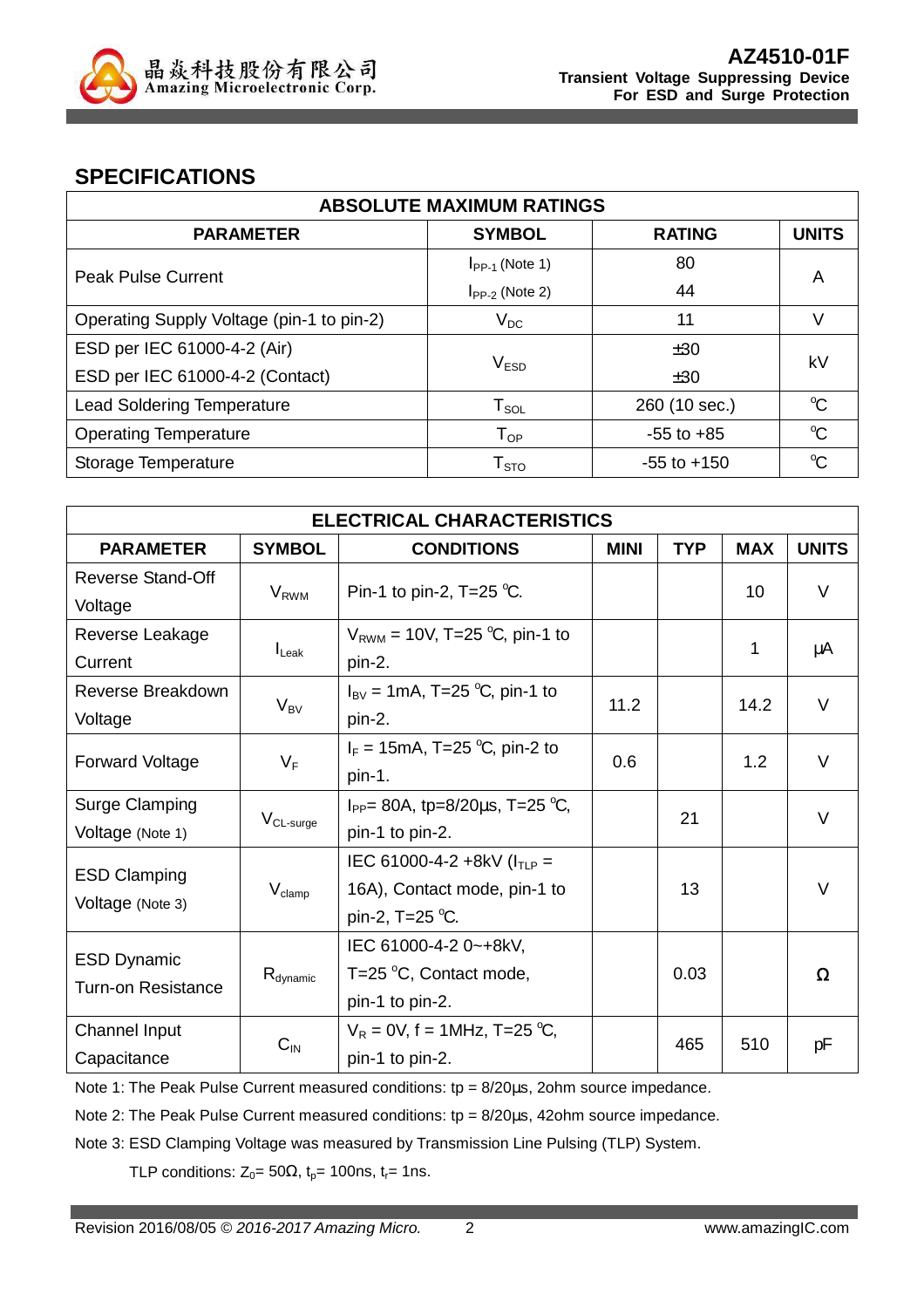

# **Typical Characteristics**







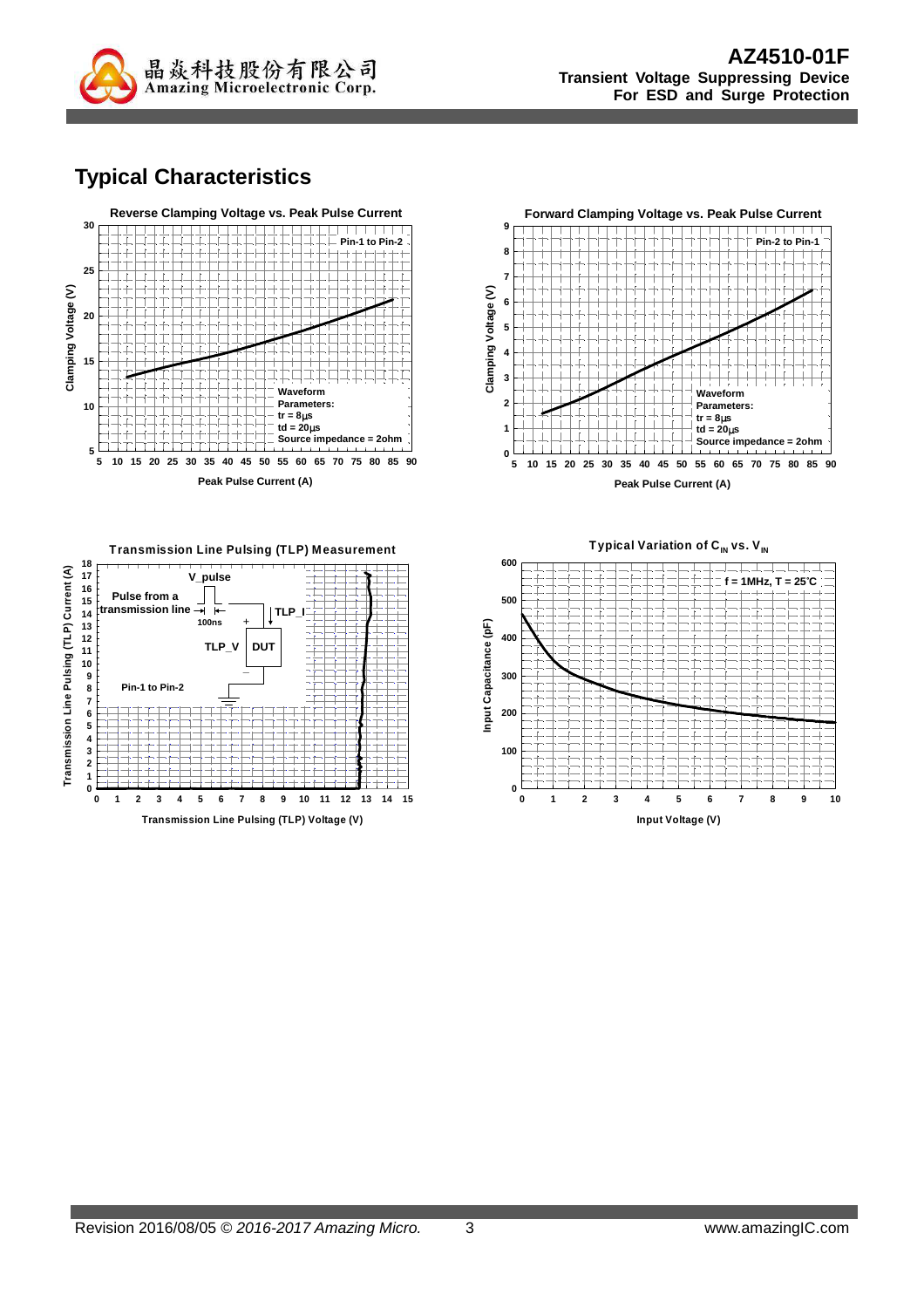

## **Applications Information**

The AZ4510-01F is designed to protect one line against System ESD / EFT / Lightning pulses by clamping it to an acceptable reference.

The usage of the AZ4510-01F is shown in Fig. 1. Protected lines, such as data lines, control lines, or power lines, are connected at pin 1. The pin 2 should be connected directly to a ground plane on the board. All path lengths connected to the pins of AZ4510-01F should be kept as short as possible to minimize parasitic inductance in the board traces.

In order to obtain enough suppression of ESD induced transient, good circuit board is critical. Thus, the following guidelines are recommended:

- Minimize the path length between the protected lines and the AZ4510-01F.
- Place the AZ4510-01F near the input terminals or connectors to restrict transient coupling.
- The ESD current return path to ground should be kept as short as possible.
- Use ground planes whenever possible.
- NEVER route critical signals near board edges and near the lines which the ESD transient easily injects to PCB internal circuit.

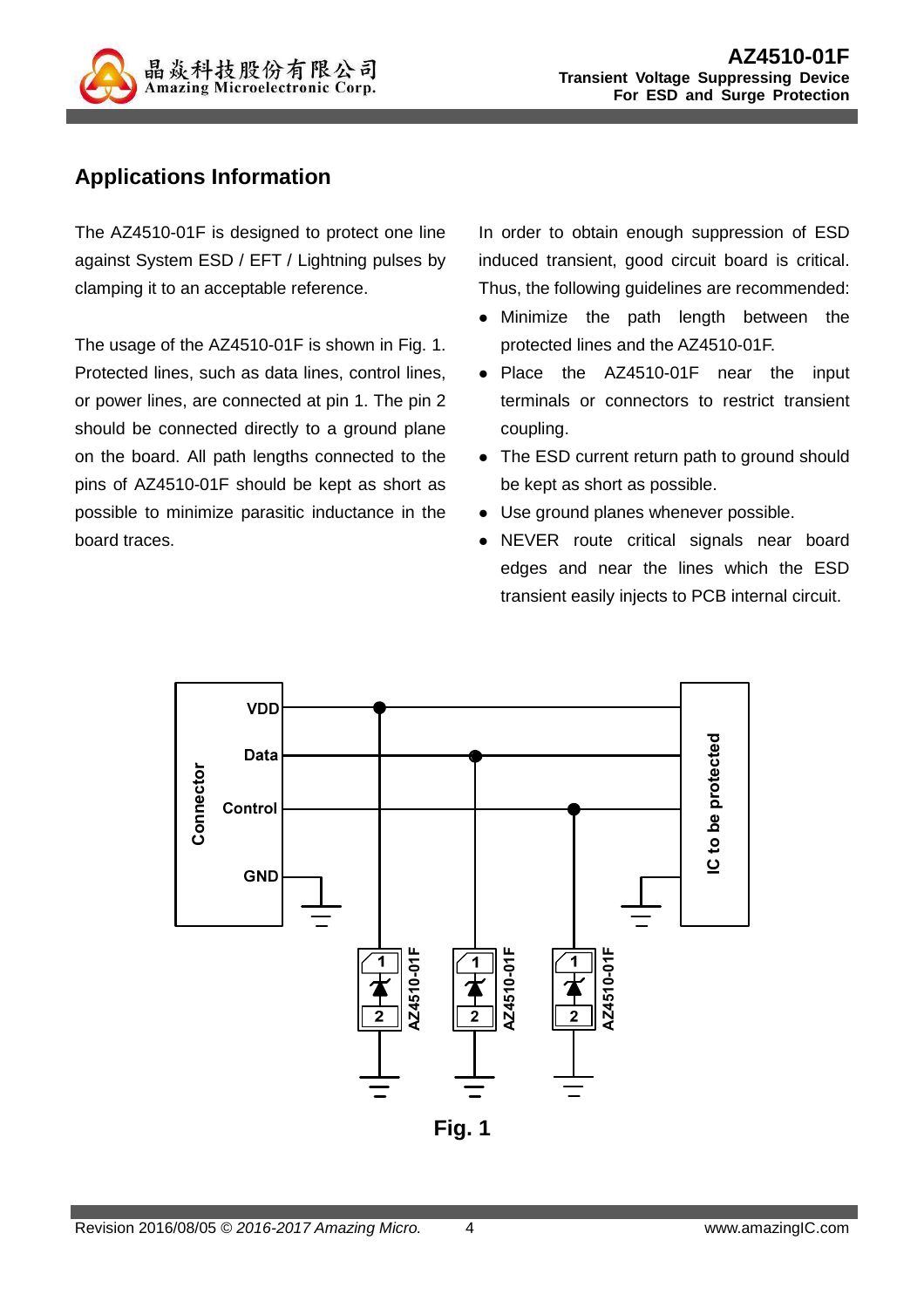

## **Mechanical Details**











## **PACKAGE DIMENSIONS**

| <b>SYMBOL</b>  | <b>Millimeter</b> |      |      |  |
|----------------|-------------------|------|------|--|
|                | Min.              | Typ. | Max. |  |
| A              | 0.95              | 1.00 | 1.05 |  |
| в              | 1.55              | 1.60 | 1.65 |  |
| C              | 0.75              | 0.80 | 0.85 |  |
| D              | 0.45              | 0.50 | 0.55 |  |
| D <sub>1</sub> |                   | 0.02 | 0.05 |  |
| Е              | <b>1.10BSC</b>    |      |      |  |
| F              | 0.10              | 0.15 | 0.20 |  |
| н              | 0.15              | 0.20 | 0.25 |  |
| L              | 0.35              | 0.40 | 0.45 |  |

# **LAND LAYOUT**



#### Notes:

This LAND LAYOUT is for reference purposes only. Please consult your manufacturing partners to ensure your company's PCB design guidelines are met.